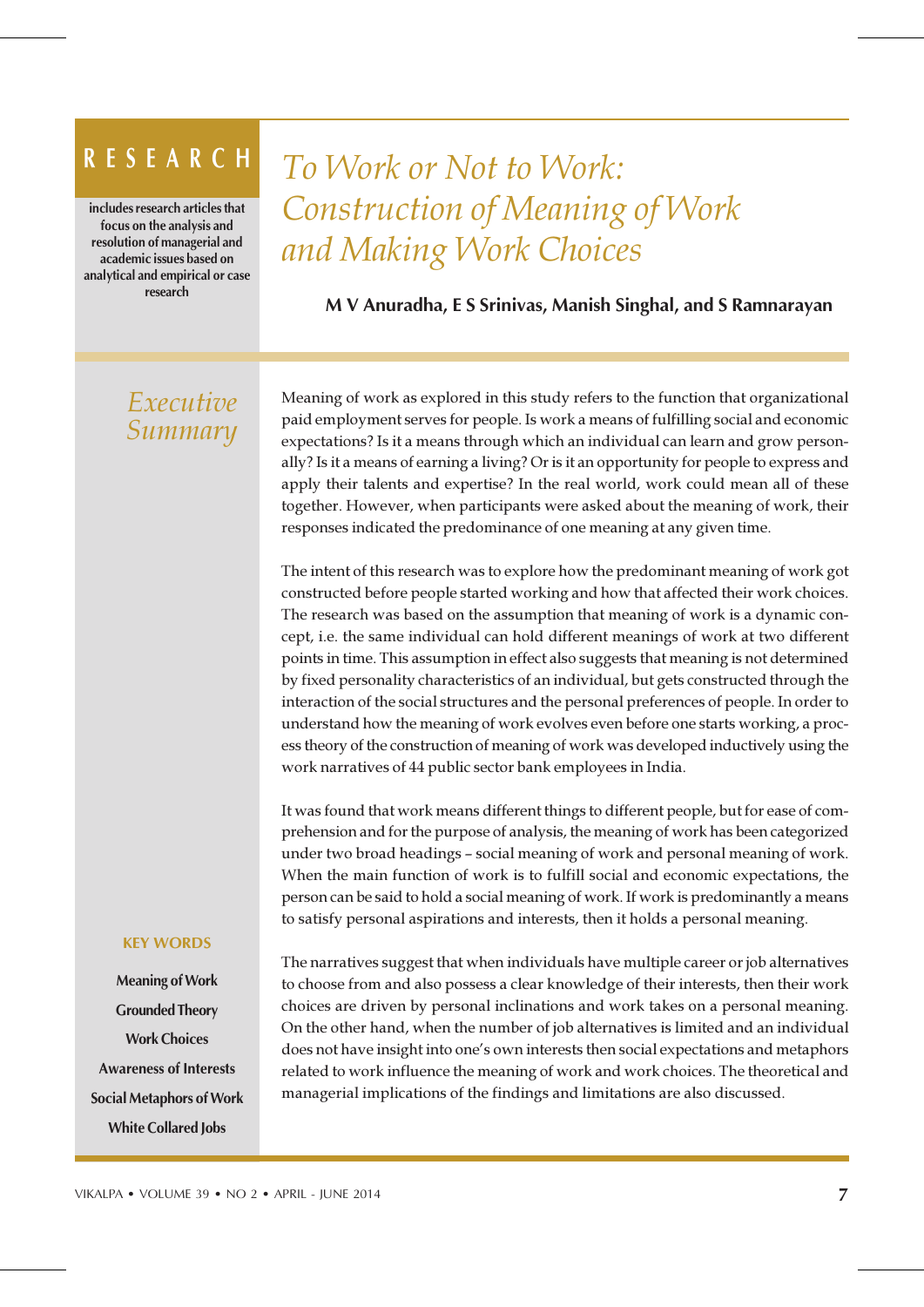Work is about a search for daily meaning as well as daily bread, for recognition as well as cash, for astonishment rather than torpor; in short, for a sort of life rather than a Monday through Friday sort of dying.

— Studs Terkel

In organizational literature, the concept of meaning with respect to work has been studied using different lenses. These studies can broadly be clubbed under three significant research categories. The first set of ren organizational literature, the concept of meaning with respect to work has been studied using different **Lenses.** These studies can broadly be clubbed under searchers look at 'what' work means to people. They use the term sensus (Morin, 2008) to refer to the non-economic connotations that work has for people, its significance in an individual's life vis-a-vis other aspects and the function of work in general for people. This definition of meaning of work has been used by studies looking at the financial and non-financial functions of work in an individual's life. These studies are popularly referred to as the lottery question studies (Harpaz & Fu, 2002; Harpaz, 2002; Morse & Weiss, 1955; Vecchio, 1980), the Meaning of Working (MoW) studies and the work orientations literature (Bunderson & Thompson, 2009; Wrzesniewski, Dutton, & Debebe, 2003).

The second stream of 'meaning of work' literature tries to answer the question, 'Why is work meaningful?' or 'When will people say that their work is meaningful?' These studies focus on the content of the work one does and one's perception of its significance, purpose, and coherence with his/her personal values. Morin (2008) uses the term, Sumo - a person's direction and orientation in the work, what one is seeking in work and the purposes that guide one's actions (Iskasen, 2000; Lips-Wiersma & Morris, 2009; Rosso, Dekas, & Wrzesniewski, 2010). Studies looking at the sources of work meaning define it in terms of sumo and the person-environment fit theorists define its meaning in terms of coherence (Spreitzer, 1995).

The third stream of literature tries to address the question, 'How does work come to be meaningful?' The prominent theories addressing this question are the job characteristics model and, more recently, the job crafting studies.

This evident multiplicity in the way meaning of work is defined, poses a huge challenge to the development of any systematic knowledge in this area. Moreover, little is known about how judgments about meaning of work in everyday life are formed (Wrzesniewski et al., 2003). Do

people's personal attributes determine the meaning of work or do social institutions influence the meaning of work? Knowledge of these aspects of work is extremely relevant for career counselors and organizational recruiters. When assessing an individual's eligibility for work, it is as important to know the background factors that influence a person's behaviour as it is to know his/her present competencies. It is important because the future behaviour of the individuals at work is based on the meaning of work they bring with them when they join the organization.

In the present study, an attempt has been made to address the above-mentioned research gap. The findings presented here are part of a larger study that explored the process through which the meaning of work is constructed and reconstructed over a life time of working within organizations. The discussion here is restricted to the possible meanings that work can hold for individuals even before they join formal employment and the process through which this meaning comes to be attributed to work. The main assumption being made therefore is that the meaning of work gets gradually constructed in the minds of people through an interactive effect of their social and personal circumstances.

#### **METHOD**

In this study, the grounded theory approach to qualitative research (Glaser & Strauss, 1967) was adopted and semi-structured interviews were used as tools for data collection. The work related experiences of 44 employees (6 employees at the clerical level and 38 managers, all of whom had experience ranging from 8 months to 40 years) from Indian public sector banks were analysed. For the purpose of this study, meaning of work has been defined as the function that work performs for the individual. It attempts to find an answer to the question, "Why do people work?" "What is the predominant reason behind working?" Work has been defined as 'organizational paid employment'. Triangulation through the use of theoretical sampling and multiple experiences by different people (Pokinghorne, 2005) was used to strengthen the understanding of the phenomenon of the construction of meaning of work. Though a study of construction of meaning of work could be carried out with any sample, the reason for choosing public sector bank employees was based on the fact that the status and meaning of public sector bank employment has undergone a distinct change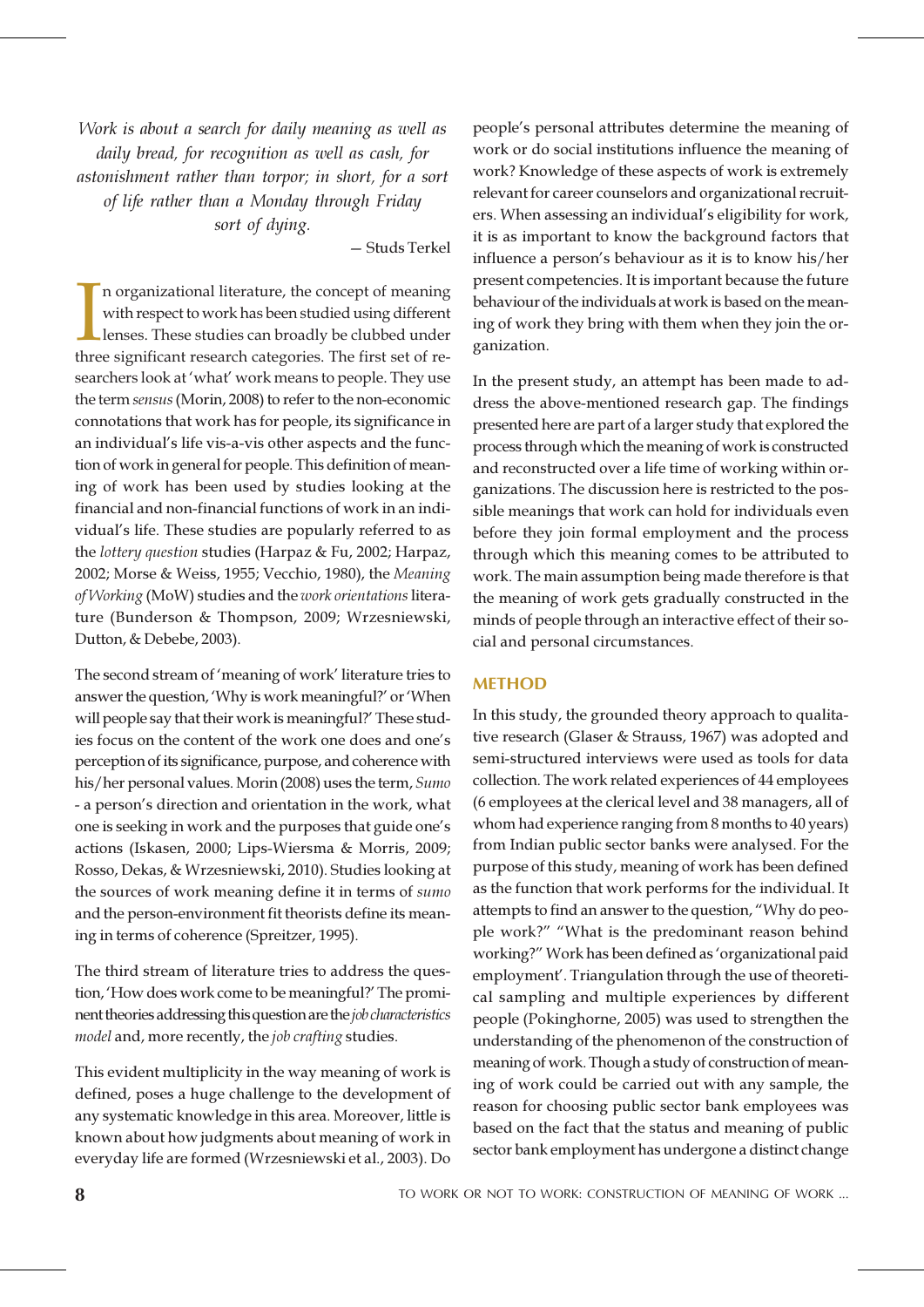over the years. This sample allowed for comparison of meaning of work between the older employees for whom public sector employment was a highly sought-after profession and the younger employees whose social milieu did not consider it prestigious. Therefore, the effect of personal values as well as social influences on the construction of meaning of work could be captured using data from the same industry/profession. Once the interviews were transcribed, the process of theoretical coding was followed in analysing the data in this study (Saldana, 2009).

#### CONSTRUCTION OF MEANING OF WORK

The work narratives of the participants in the study suggested that the meaning that they ascribed to their work was in many cases influenced by the social norms and expectations regarding work. The section below discusses a part of these findings and looks at how people hold certain meanings towards work even before they start working. The intention here is to delineate the process through which a predominant meaning was ascribed to work. These findings have implications for academicians and managers alike as it gives us a glimpse of how people make career and work choices. Knowing this would be useful in making important managerial decisions like hiring and retention.

#### Meaning of Work

It was seen that people held multiple meanings of work at the same time. However, one meaning usually seemed to predominate at a given point in time. To be able to see how meaning of work gets constructed overtime, it was important to categorize people depending upon the predominant meaning of work for them. Two categorizations were made here, based on the experiences of the participants. When the predominant meaning/function of work was to fulfill the social and economic expectations held largely by their family members and the relevant community, the meaning of work was said to be 'social'. When the predominant meaning/function of work was to fulfill an individual's personal needs, aspirations and interests, work was said to have a 'personal' meaning. As already stated, these categories are not exclusive of each other, an individual could hold both the meanings at any given point in time. The process of how one meaning comes to dominate the other is what is being explored here.

#### The Social Meaning of Work

An in-depth analysis of the narratives of the participants showed that the meaning of work especially before they started to work was defined to a large extent by the society.

People were driven by various social and economic motivations for engaging in organizational employment. For some, it was simply an economic decision  $-$  they joined the work that paid more. At times an individual had a choice of not working, yet chose to do so. In this case, the social meaning of work was driven by the need to be a 'good son' or a 'good daughter'. A third reason, most common amongst the working population is that it is 'natural' for an adult to work. The three drivers of course are not completely exclusive. An individual at times stated all the three reasons for joining work.

Societies value 'work' and see 'work as a natural consequence of growing  $up - as a natural process through$ which an individual progresses from being dependent on the resources of the family and the society to actively contributing to it' (Gisbert, 1972). The expectations and norms regarding work seemed to be highly implicit in most of the narratives. It seemed but natural to start working after a socially and culturally prescribed stage in life. One participant replied rather nonchalantly to my query about his views on work before he started working by saying, "I had to work after I completed my post-graduation; I got paid for it; so, I worked."

The matter-of-fact manner in which this participant answered was not typical only of him; many people couldn't think of an answer to this question. Work was natural.

Almost all the participants thought of working as a natural part of their growing up whether they had financial constraints or not. One may ask, 'why is it natural to work?' Are human beings driven by a biological urge to work and be productive? Or are they driven by the socially created expectations to work? It is quite possible that both the factors could contribute to people's 'need' to work.

The data suggests that the need to work was propelled to a large extent by the social norms regarding work. Some of the interviews brought out the attitude that people – society and family members — have towards idleness. This strong social distaste for idleness could actually help throw light on what the society prefers. The excerpts of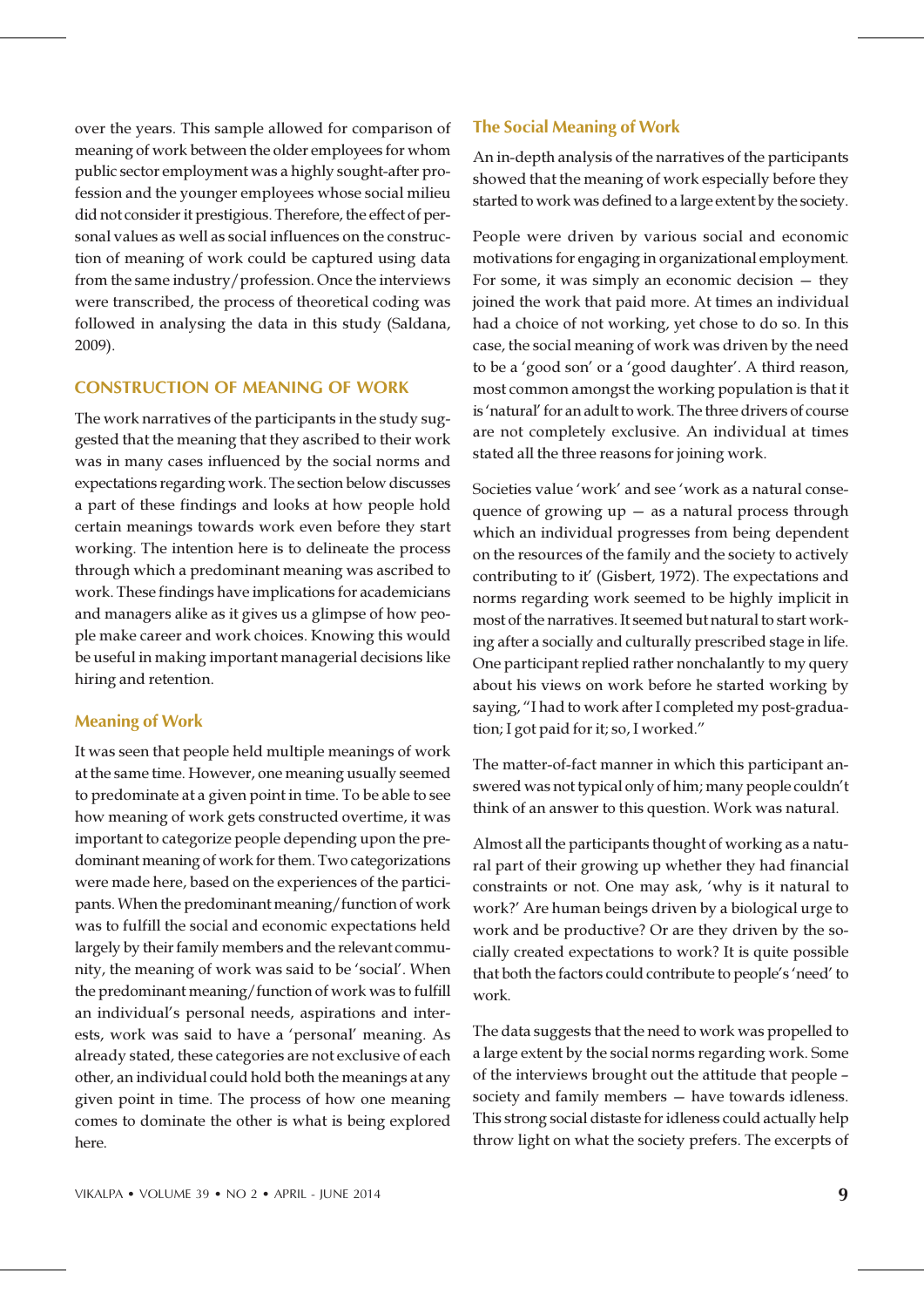two individuals, whose experiences suggest that they were driven to work largely because of social devaluation of idleness, are provided below:

It's been three years after my B. Tech degree......I am supposed to join some organization; it won't look nice if one is idle for three years. So I was forced to join this bank.

What I am going to tell you is a personal story…….. why I joined the bank….. My father retired in 1989 as a gazetted officer with the Indian audit and accounts survey …... Those days, the sessions in the universities used to be late by two years or even more…. It so happened that my father got a stroke ….. the doctors said that his blood pressure had shot up because of some tension that he was carrying. When I asked my father what was bothering him, he said point blank that although he was getting a handsome pension, still the fact that my brother and I were unemployed was causing him great worry. As I did not have a bachelor's degree, I asked my father what type of job I should choose… He said that I should get a salary that was at least more than his pension…So, I had only two options…. either to join UPSC or a bank as a probationary officer.

There were also instances where participants suggested that they started working because they had a lot of time in hand and not because of any economic need to do so. Most often their family members influenced their decision to start working instead of being idle. One example is provided below:

In those days, all these classes used to take place in the evening …so, I had no work for the entire day... My father was working in the Life Insurance Corporation of India (LIC) and so he asked me to join LIC…as undergraduates were allowed.

Why did the participant feel that "it wouldn't look nice to be idle for three years"? How could unemployment of his sons be such a big concern for a father despite the fact that there was no financial need for worry? Why did people choose to work instead of sitting idle when they had scope to do so? These excerpts point towards the fact that idleness is not socially valued. If that were true, it brings us to the antithesis that work is socially valued. But how did work come to be valued more than idleness? The answer to this question cannot be directly derived from the responses of the participants, as most of the times the propelling forces dictating meanings act unconsciously and become an unquestioned part of the repertoire of individuals (Baumeister, 1991; Frankl, 2004). The participants were not even aware of the social processes underlying the valuation of work. To understand these underlying processes, it becomes imperative to look at literature relating to work.

The huge value placed on work and disdain of idleness by cultures was not always present, according to the Western theorists. Early societies everywhere viewed working as distasteful and a violation to the human spirit. It was only with the advent of Calvinism and the protestant work ethic that work started being valued and the working individual was eulogized as being virtuous (Baumeister, 1991; Terkel, 1972; De, 1984 as cited in Tripathi, 1990). The protestant work ethic claimed that work was a means to salvation and lauded work for its own sake.

The national culture of India, however, was insulated from the influence of Calvinism when the notion of the protestant work ethic rose to prominence (Tripathi, 1990). Nonetheless work was valued, not necessarily as a means to salvation but as a means to the end of fulfilling one's duty towards one's family. Therefore, duties and not rights are the guiding forces in cultures like India's (Sinha, 1997 as cited in Narayanan & Krishnan, 2003). The significance of work as a means to enact one's duties could possibly have been socially constructed like the way in which work took on a social meaning through the protestant work ethic in the West. The significance of duty orientation is evident in the Hindu traditional social system which provides a stage-wise prescription of the expected behaviour at various ages for people. The stage called the Grihastha ashrama is for people between the ages of 19 to 54 approximately. This is a phase when one enacts the dharma and tries to fulfill one's duties towards one's family as well as society. Dharma (duty towards family and society) and artha (acquiring wealth) are the main aims of life at this stage. Gainful labour becomes a means through which the duties can be fulfilled (Koller, 2002; Menon, 2007). Interestingly, according to the Indian philosophy, salvation comes only after one gives up the phase of active work. Work is valued because it is a means through which one enacts one's duties and idleness is not respected because it was seen as reluctance to take up one's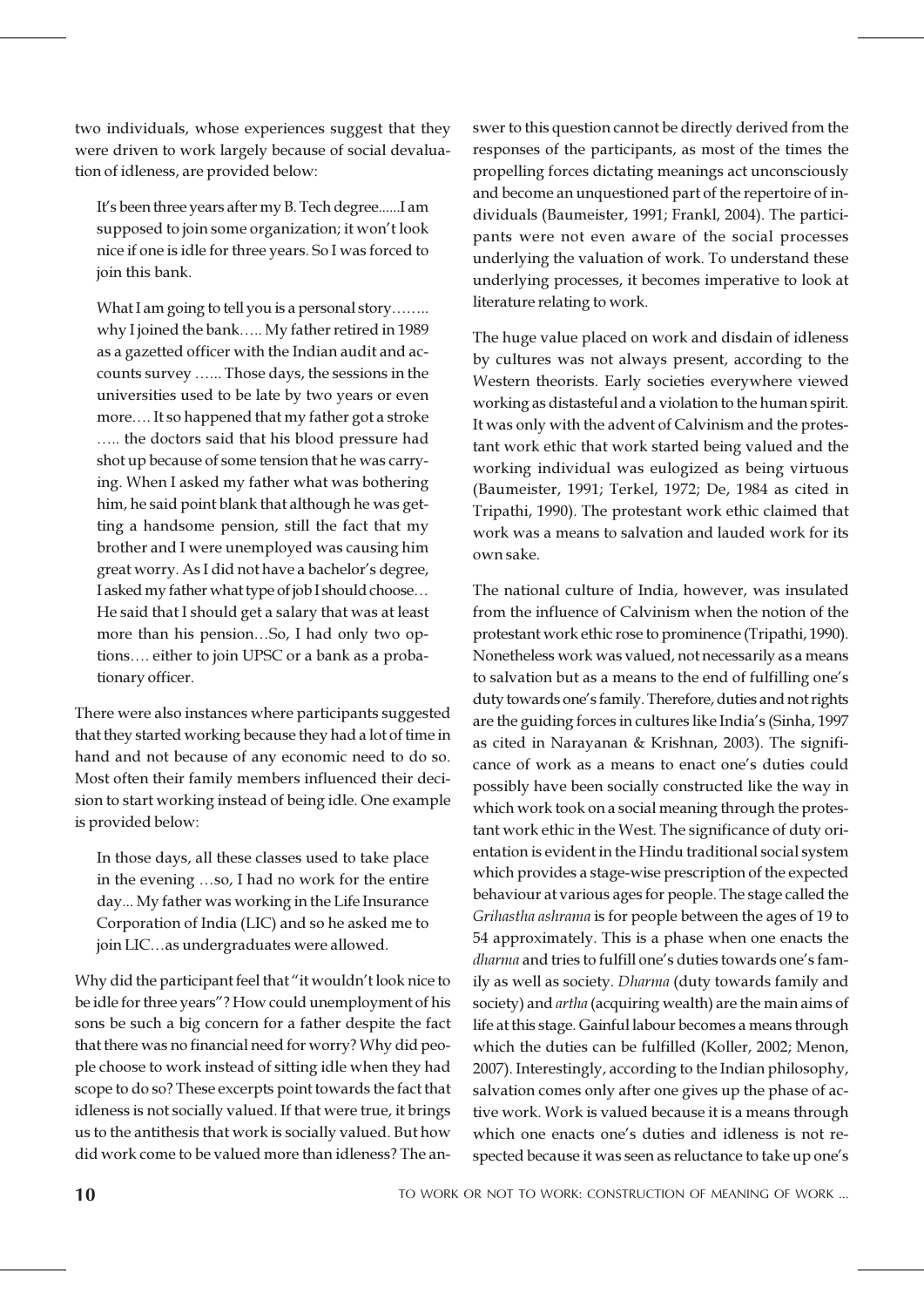social roles and responsibilities.

Therefore, the argument being made here is that people might not be actively aware of the social forces that influence their decision to work; however, there is a constant subtext of social creation underlying the notions of work and its value, which eventually influences the behaviour of people. The life stages prescribed by the Hindu texts and the value of duty orientation prescribed by collectivistic cultures (Fouad et al., 2008) could be the possible influences on the positive value placed on work for an Indian employee. This view of work as being a means to enact one's social roles and responsibilities also emerged as a significant theme in the narratives.

For some people, the jobs they took up were "just an employment opportunity". However, it cannot be ignored that even this simple economic decision was driven by a motive to play out a social role — to act as a 'provider' to their family unit. They were driven by their personal sense of responsibility as part of the family. Work, therefore, was also a means through which they could become valued members of the family unit.

#### Personal Meaning of Work

There were also instances when social expectations and fulfilling roles and responsibilities were not the main determinants of the meaning of work. Even before joining, work for some people was seen as a means to express one's personal abilities and interests. This has been called the 'personal' meaning of work because work was seen as a means to fulfill personal needs more than as a means to fulfill social roles and responsibilities. What could work provide beyond social recognition and economic sustenance?

Many young employees felt that work could provide them with on-the-job learning, which will help them increase their expertise and develop a niche for themselves. The reason provided by one participant for working represents this perspective.

I write stories and novels in Hindi….so, I wanted to be in a kind of service that provided me the opportunity to have day-to-day interaction with people…so that I could gain experience …meet new people.….The PO's job in the bank has a mandatory rural posting. That was a charm for me as I could get in touch with rural India, which might not be possible in other services… that's why I tried for a job in the bank and got it.

Work was also seen as a means to make a difference to the lives of others and this meaning generally crystallized after some event made the social influence aspect of an occupation or job salient within the person. This fact is evident in the excerpt provided below.

My first motivation (to join this job) was instigated during the last year of my graduation when I had accompanied my friend to the Collector's office. We had to get some work done related to the pension of his father, who had retired from the state government.…. That was the first time I had met a collector. It gave me some idea about his power; the attraction towards a government job started then itself, but the motivation became stronger when later while working with an NGO, I got a chance to meet the Chief Executive Officer of a Zilla Parishad (district). I saw what change a positive person could bring about if he had power. That was when I decided that to contribute to the society, I ought to be in a government job.

In organizational literature, the studies on 'work values' and its differentiation of values as intrinsic and extrinsic work values have similarities with the concept of meaning of work. Work values have been defined as the outcomes people desire and feel they should attain through work (Singh, Bhandarker, Rai, & Jain, 2011; Twenge, Campbell, Hoffman, & Lance, 2010). However, work values refer to what an individual ideally desires from work. The present study looks at the actual function that work comes to perform for people through their own experiences, irrespective of what people would ideally desire. The meaning of work might be driven by work values but the two concepts are not the same.

The next question that arises is: "What are the forces that determine the predominant function that people will ascribe to work and what are the motivations that drive people to seek organizational employment?" An exploration of the narratives suggested that what the meaning of work will be before one started working was determined by two factors: the presence of choice and the awareness of personal interests and values.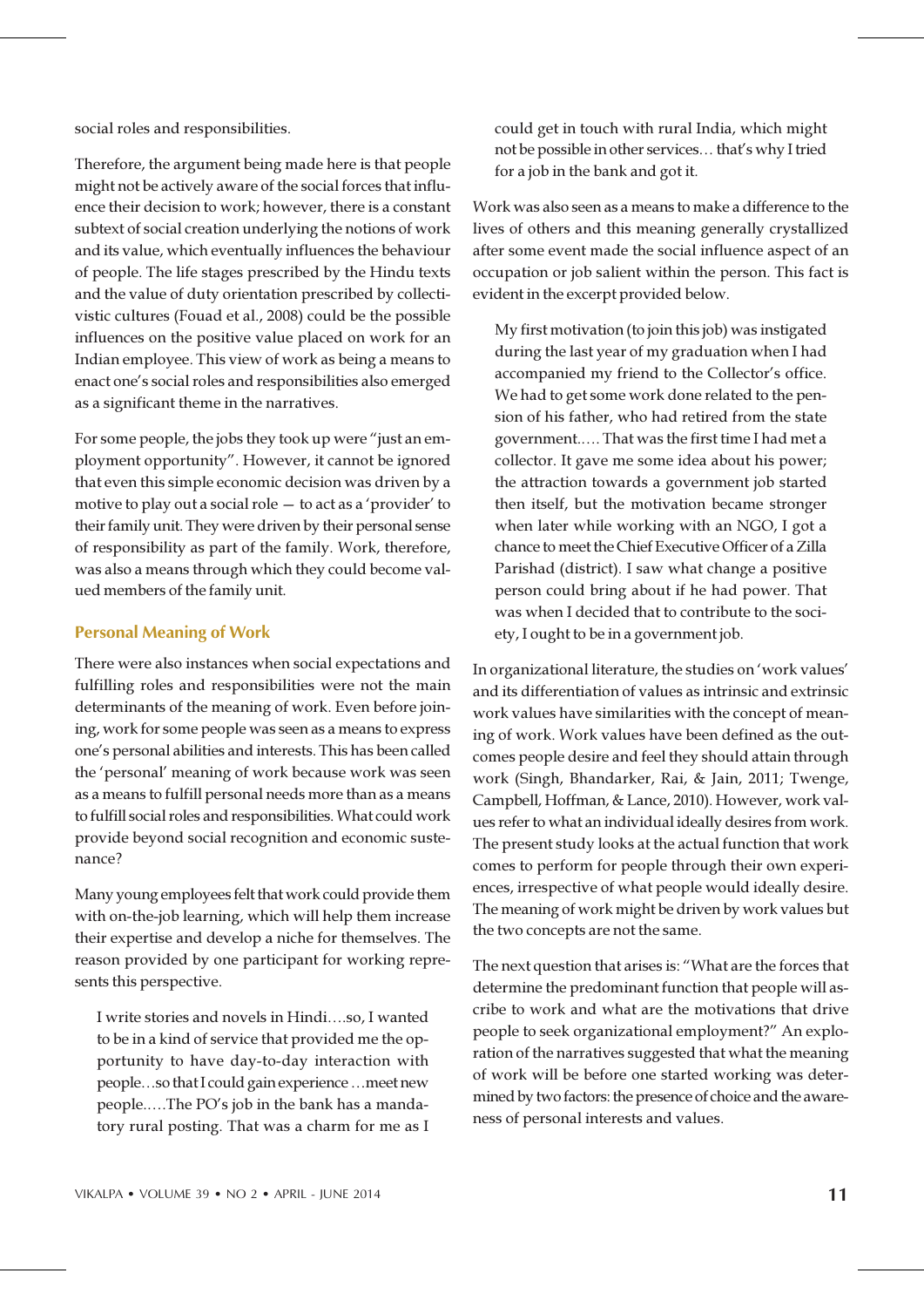#### DETERMINANTS OF MEANING OF WORK

#### Presence of Choice

Presence of 'choice' emerged as one of the important influencing factors on the meaning of work. Choice can be understood in two ways. Firstly, is working optional for the person? And secondly, how wide is the array of alternatives available to an individual at a given point in time?

An attempt to answer the question of whether work is optional for individuals, led to the discovery that choice is determined to some extent by the social expectations from an individual with respect to his/her gender and age. The society specifies age and gender relevant behaviours related to work. Unfortunately, the manner in which studies related to work values and factors affecting them have been carried out till date, are not very helpful in revealing the underlying dynamics influencing the meaning of work. Previous studies simply stated that demographic factors like gender, age, and ethnic groups affect work values. What was not considered was that these demographic characteristics might only be surrogates for a deeper influence of social role expectations (Hirschi, 2010; Mottaz, 1986; Sagie, Elizur, & Koslowsky, 1996; Sharma, 2011). For example, expectations regarding work were seen to be a deep-rooted socially prescribed gender role for men (Mannheim, 1993).

That is the reason why an attempt has been made here in this study, to move beyond the apparent influences of demographics to understand how demographics actually determine the 'choice' available to an individual when it comes to working. The gender role expectations, for example, are actually instrumental in determining the meaning of work for a person because it was seen that when work was not a social compulsion, people tended to work because of personal interest and intrinsic motives.

For many women, in fact, working was a personal choice (though some women stated economic compulsion and providing for family as the reason for working.) For such women, the reason for working was to express oneself and be independent. Work was not a socio-economic compulsion for them. It instead held a personal meaning. These social roles and expectations, however, are not constant but are ever changing, affecting people differently across different time periods. For example, working for women today has come to hold as central a position in life as it is for men. Many women of the present generation consider work as a natural life choice. One lady, for example, when asked why she chose to work retorted by saying, "This question (of why one is working) is irrelevant in today's world….you work because you have to be financially independent."

Choice (emanating from gender role expectations for example) therefore is a function of the social and economic norms prevalent at any given point in time for an individual. Therefore, generalizations cannot be made about choice for an entire generation or cohort. The only generalization that can be made from the findings in this study is that, when people have a choice, they tend to search for personal meanings in work. Work then becomes a source of self-expression.

The second possibility for variations in choice across individuals arises from the availability of jobs. When there are fewer jobs in the market, individuals have fewer choices and this was seen to affect the meaning they ascribed to work. The interviewees in this study comprised people across generations and therefore, were embedded in different socio-economic scenarios. If the cohort that started working 30 years ago is considered, for them, work was either a means to fulfill their social expectations or to act as a provider to their families. Work was simply a means of livelihood. Almost all of them said that their decision to join the jobs was "not thought through."

If one were to compare that cohort with the more recent entrants who have a number of job alternatives both in the private and public sectors in India, one wonders what could work possibly mean to them? The reasons cited by the younger employees for joining the jobs in their organizations, however, were not very different from that of their older counterparts. Good salary and a good brand name was what everyone looked for in a job irrespective of the time. Nevertheless most of them expressed having "thought through" their decision to join a bank. The reasons for making the decisions varied from learning and acquiring skills, to being able to make a difference. Security became a less important concern while deciding on employment.

The idea of choice, however, as already stated, cannot be bound within the boundaries of age or cohort. There were a number of participants who expressed a lack of choice even in the younger generation. This lack of choice was led by various reasons, like lack of job opportunities due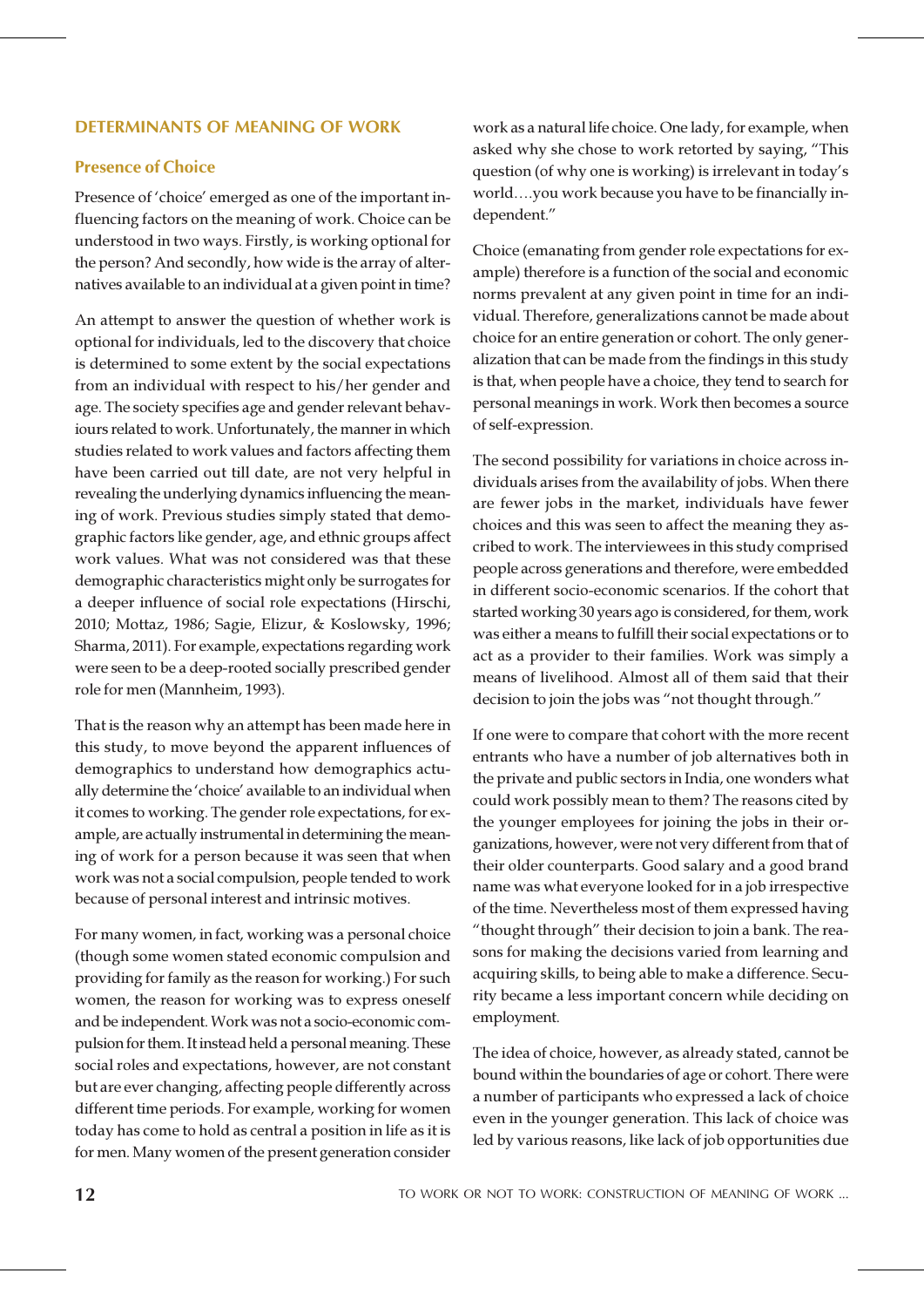to economic recession or fewer organizations coming to their institute for placements, etc. An excerpt showing this 'lack of choice' in a young employee is given below:

When I joined the MBA institute, I thought I would be passing out with a hefty package and a good brand name. But unfortunately that didn't happen, because being the first batch, we didn't get many companies in the campus. Another compulsion was that I had to pursue my career in finance domain. So, I had no other option but to join this bank. Now I am trying to switch to a private bank or a financial company.

These individuals expressed a lack of choice in work alternatives. In such a scenario, work was looked upon simply as a means of financial security. This shows that the environment and the kind of opportunities present in the job market determined the construction of meaning of work at any given point in time.

In a recent Indian study, Singh et al. (2011) found that with increase in education, people were found to give less emphasis on security and greater emphasis on personal growth. Personal growth here refers to an orientation towards continuous self-development and enhancement of personal skills. Increase in education implies availability of greater options of work and therefore, wider choice. This is exactly what was seen in the meanings that people in this study ascribed to work. When jobs were easy to find, people started thinking beyond its economic function and tried to explore what kind of work would match their personal values and provide them with opportunities for personal growth.

These findings suggest that choice of the job one would want to take up and whether one would want to work at all or not, is a social construction too. A lot of this decision could be a result of the gender role expectations in society with respect to work and socio-economic factors like job availability, education, etc.

Choice alone, however, was not a determining factor for the meaning ascribed to work before an individual started working. Even when people had the choice and flexibility to work/choose the kind of work they would want to do, it became crucial for them to know what their personal interests and values were, for work to hold any personal meaning.

#### Awareness of Personal Interests

Participants who were aware of their personal preferences ascribed a personal meaning to work, before they started working. Work became a source of self expression for them. The interview excerpt below provides support for this contention.

I knew I could join a private sector organization and get a better salary but the only reason I joined a public sector organization was the comfortable work environment that it provided. A woman's priorities are different – while career is important, other things also matter. So, while working in a bank may not be as comfortable as being a school teacher where one gets lot of holidays or as beneficial as working in a private firm, a public sector organization may offer stability and security.

In the absence of such awareness, people invariably turned towards the social connotations of work. They worked because it was an economic necessity or an unavoidable social role and responsibility. Like one participant pointed out, "(I) appeared for all the MBA entrance examinations; everyone does that after graduation if he/ she has nothing specific on his/her mind".

#### Interactive Effect of Choice and Awareness

However, having choice and being aware of one's interests are not enough for influencing the meaning of work. These two factors are not independent of each other. Choice and self awareness interact with each other in more complex ways to determine the meaning of work for an individual before he/she joins work. For work to have a personal meaning, both the factors have to be present one needs to know what one wants and also have the option of making relevant choices with respect to work. Therefore, one factor becomes a qualifier for the other. Just having choice but not knowing what one wants and vice versa, would only lead individuals to ascribe largely social meanings to work. This becomes evident in the narratives of many participants who suggested that they were aware of their interest but had little choice to take up those activities as an employment.

I dreamt of power flying because I had taken pilot training in gliding. But that required a lot of money; hence I couldn't continue. So, I thought of earning and then going back for that later on. I had to also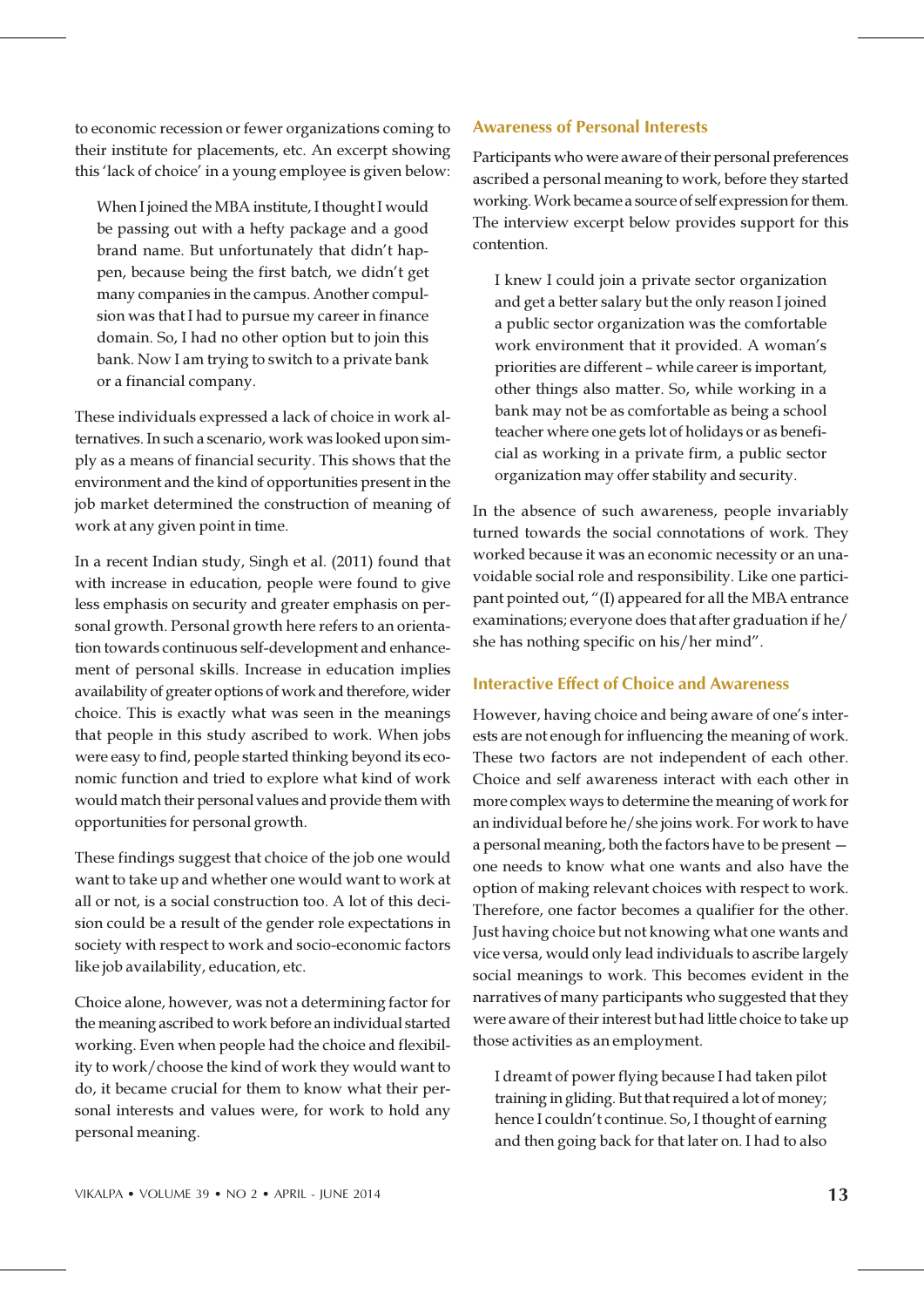support my family and so, I had to take up the bank job.

The discussion of influencing factors suggests that to understand the process of construction of meaning of work, one needs to view an individual as possessing personal values and preferences which is also embedded within a socio-economic context that constrains and influences the meanings one ascribes to organizational paid employment. Gottfredson (Gottfredson, 1981 as cited in Poole & Cooney, 1985) calls this the social-environmental constraints theory. This theory suggests that work decisions (and consequently its meaning) are constrained by the socio-economic environment and the gender role expectations for an individual (Poole & Cooney, 1985).

Till this point, the explication of factors and meaning of work has been carried out as though these factors are fixed entities. The active construction of meaning of work by the individual can only be understood if the processes underlying them are examined. The discussion below aims to clarify the process through which people make work choices and ascribe certain meanings to work even before they start working. It was seen that when people knew what they wanted and had a choice to engage in those activities, work took on a personal meaning. When both or either of the two influencing factors was absent, people tended to turn to social cues to make work choices. What were the social cues? And how did they get conveyed to the people?

#### Making Work Choices: Turning to Social Cues

Do people take up any kind of employment or is there a conscious or unconscious analysis of the job alternatives available to them before they start working? The data here suggests that people in fact analyse the different available alternatives of work. While such analysis was at times very explicit and consciously done, at other times, it was a simple and straightforward imitation of employment choices made by members of similar socio-economic background. In the second case, the work choices were aided by the existing metaphors about work.

#### Social Creation of Metaphors for Work

The social value of work was seen to have got communicated to individuals by the family and the social community through the use of metaphors. These metaphors are usually so deeply entrenched in the social repertoire that many a times they influence work choices at a sub-conscious level (Morgan, 1980). When people were unaware of these social influences on their behaviour, their work choices were passive responses to social cues, instead of being actively thought through. Social scientists suggest that metaphors have the ability to shape the reality for people (Morgan 1980) and are also instrumental in the formation of identities (of organizations and individuals) (Fiol, 2002; Gioia, Thomas, Clark, & Chittipeddi, 1994). The influence of metaphors was clearly visible on the study participants as well.

'White collared job' and 'respectable job' were the metaphors that were most prominent in influencing work choices among the participants of this study. The purpose of metaphors is to create a mental image for its users that clearly distinguish one object or concept from the others. The metaphor 'white collared', for instance was used to denote administrative or office work. It provided an image of work that involved the use of intellect and contrasted it with the opposite of 'blue collared' jobs that required physical labour in difficult work situations.

How do these metaphors get created in the society? The metaphors of valued work seem to get created between the spaces of the existing socio-economic environment as well as the preexisting cultural views of work. In the Indian tradition, for example, as in most other societies across the globe, manual work was considered to be inferior to mental work, and was associated with the people lower in the caste hierarchy (Sinha, 1990; Gisbert, 1972). It was also seen that people in more collectivistic cultures base their career choices on criteria such as prestige and status (Fouad et al., 2008) which came from engaging in intellectual work. Such enduring cultural valuation of intellectual work and devaluation of manual work was seen to be relayed in the form of metaphors across generations through the family and other social entities like educational institutions, social communities, etc. The metaphors became part of the everyday language of people in a given community. It should however be noted that the metaphors that denoted and conveyed the value of work were not constant across time. The construction of metaphors for value of work and changes in them overtime are discussed below using the example of the social evaluation of the public sector bank job in India.

The work narratives of the participants in this study show how the economic condition of the nation and the poli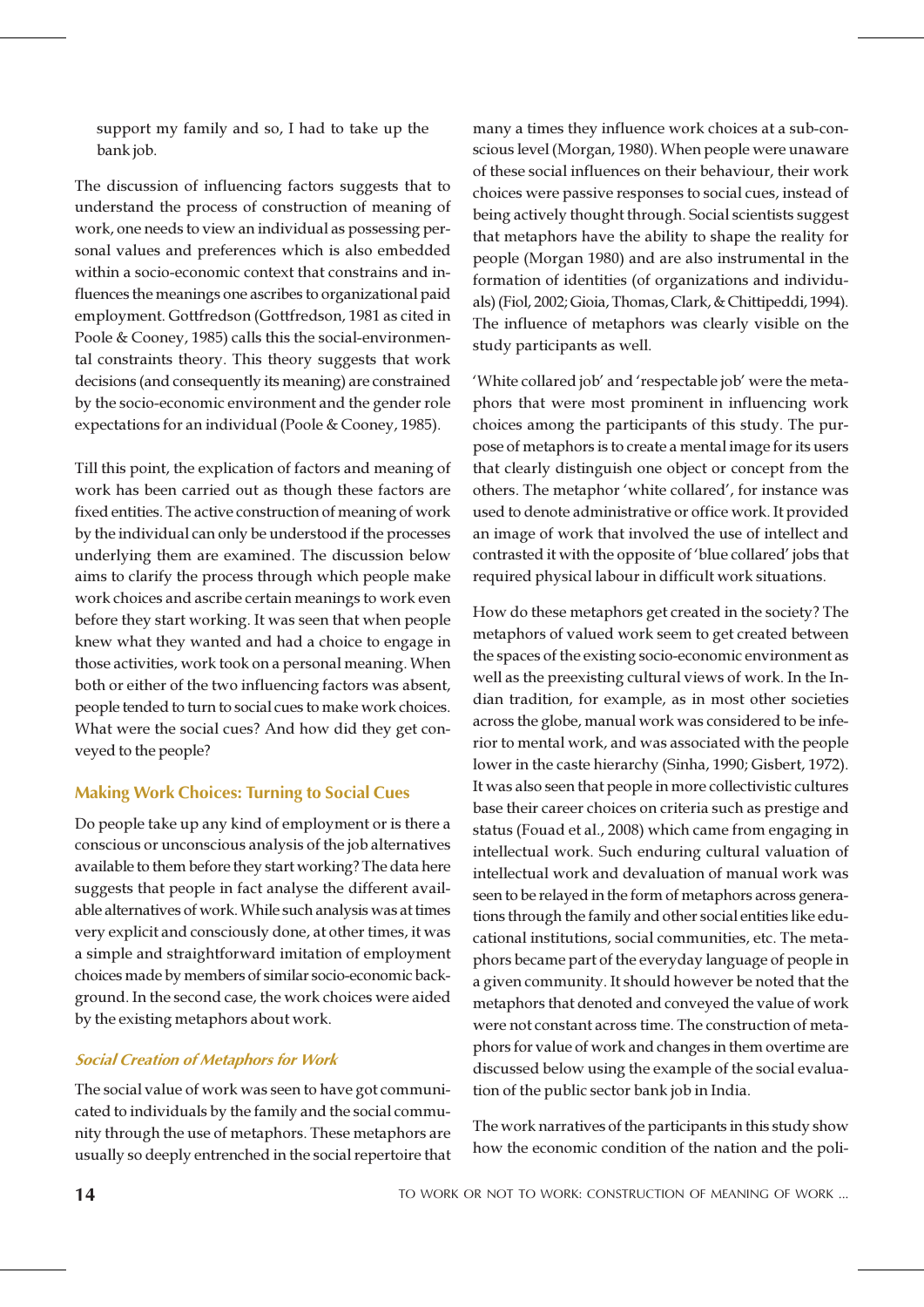cies of the government shaped the perceptions about the kind of work people valued and aspired for. Analysing the alternatives available in the job market was the typical way through which a job choice began. It is interesting to see that even these alternatives were socially created to a large extent. When there were fewer jobs in the market due to the economic situation of the nation, jobs which ensured security and a promise of a good life were not only considered viable economically but also took on social connotations. Even out of the few alternatives that were available, some jobs took on a more respectable connotation because of the security they provided at a time of an economic slump. In the society, security started being respected and the jobs providing security became sought after. Therefore, eventually, financial security and social recognition became intertwined, providing the job incumbents a special space in the society.

The public sector bank jobs in India are a good example of how over time they have come to be considered respectable 'white collared jobs'. In fact, many participants suggested that they took up this job because it was a 'white collared job' and was highly respected in society.

These guiding metaphors however kept changing with changes in the social and economic conditions. When the economic conditions of the country improved and the availability of jobs stopped being a concern for people, the source of respect shifted from simply gaining financial security to getting high pay. Status started being attached to jobs in posh corporate offices with fat paychecks (Chakrabarti, 2010). When the younger generation employees were asked about what their criteria for a job search were, they generally said that they were looking for a high pay and a good brand name. Though people had similar aspirations even 30 years back, the standards of good pay and status associated with public sector organizations have changed in India. This change is visible through the changes in the use of metaphors. None of the younger participants in the study mentioned 'white collared job' or 'respectable job' as being the reason for taking up a banking job. Instead 'being an MBA' emerged as a common term used by them. The term is being referred to as a metaphor here, because the participants using it did not find it necessary to explain the connotations or expectations of work they thought were attached to 'being an MBA'. It was assumed that people understood the social connotations of the term.

I was expecting at least minimum infrastructure; frankly, that was not there – computers were outdated, printers were not running, dot matrix printers were still being used. When I came here to join, the first day, I felt, where did I come? You can't imagine, being an MBA, you are working in such a place.

Various studies have found generational differences in the centrality of work and what people value at work (Cennamo & Gardner, 2008; Twenge et al., 2010), but the question is how do these differences emerge?

A study done in India on the expectations of employees from their workplaces, found that education shapes the expectations people have from the workplace (Singh, Bhandarker, Rai, & Jain, 2011). This was especially true for MBA students. Research has found that 60 percent of the work values are environment-based while 40 percent have a genetic basis (Sagie, Elizur, & Koslowsky, 1996). How does the environment shape the meaning of work and determine what people value in work (work values)? What really happens in the society that ensures the homogenization of a group of people and makes them expect and value similar things from work?

The work narratives here suggest that the creation and use of metaphors relating to work act as a significant medium through which the meaning of work gets socially constructed and conveyed to individuals. Metaphors go beyond the literal understanding of the expression and bring together a set of images that are closer to the experience of the phenomenon (Pokinghorne, 2005) which in turn affect meaning of work and work choices made by individuals.

#### Relaying Social Metaphors of Work

The participants in this study indicated that their decision of job choice and ultimately what they desired out of work was shaped by the popular trends in their societies. Family, social community, and educational institutions became the means through which the broader culture and values of the community got transferred to the person. Some excerpts supporting this finding are presented below.

I wanted to work in the private sector. But, job security, perks, and steady salary offered by the public sector banks made it attractive to my family. So,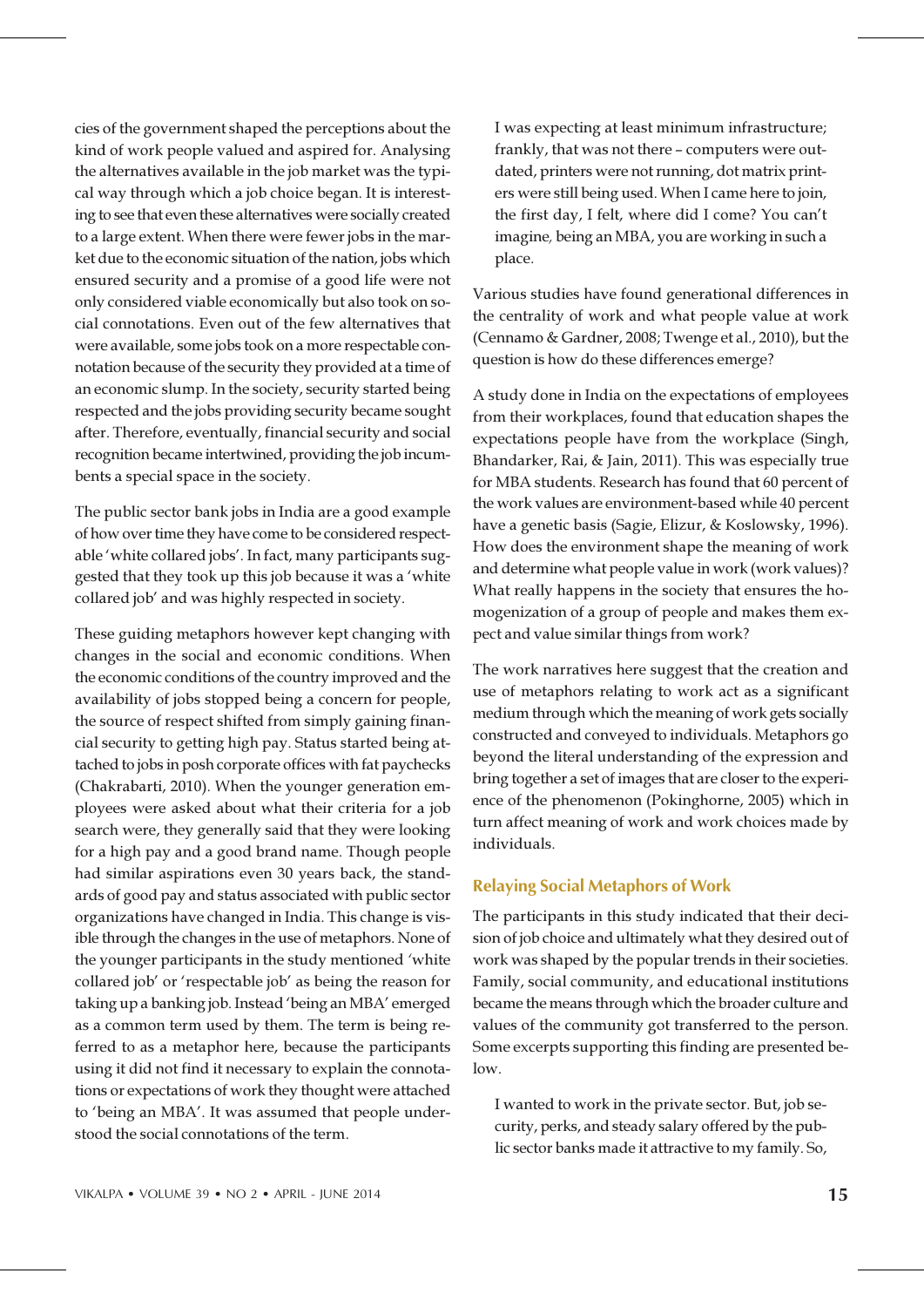I continued. Those days working in a bank was in general considered very good.

These findings support previous studies which have also found that what people expect from work is influenced by family, parents, teachers, peers, and significant others (Inkson, 2004; Sagie, Elizur, & Koslowsky, 1996; Stafford & Jackson, 1983; Poole & Cooney, 1985), the national culture, the relevant sub-cultures (Kakar, 1971; Sengupta & Sinha, 2005), and the dominant social institutions (Parboteeah & Cullen, 2003) at any given point in time.

The influencing factors and the underlying processes through which the meaning of work gets constructed even before people start working has been depicted in Figure 1 in the form of a flow chart for easy comprehension.

#### IMPLICATIONS OF THE FINDINGS

One important question that needs to be addressed at the end of this research is: Will knowing the process through which meaning of work is constructed be of any use to anyone?

The findings of this research can have implications for training, recruitment, job design, and leadership development efforts in all organizations. The most important insight from this study that could be useful for practitioners is that metaphors influence the meanings people attribute to their work; these metaphors get conveyed through the medium of family members, friends, co-workers, customers, etc. As an HR professional, one needs to understand these metaphors and use them as a guideline for implementing relevant policies or if possible try and influence the existing metaphors by creating new ones. For instance, the public sector banks in India today are encountering the challenge of high attrition among the new joinees, especially those who have been recruited from MBA institutes and a large number of employees who will be retiring in the next five years (Khandelwal Report, 2010). There are many human resource policy changes that have been suggested to deal with these issues, but would changing policies and practices be enough to bring about a bottom up change in the system? It is suggested here that it might not be completely effective even though it is possible to bring some change through policy decisions. The interview data points out a change in the way work is perceived overtime. Any policy change cannot be brought about without considering these changes in the meaning of work. Therefore, it is important to look at what the new employees expect out of work. There is a change in the dominant metaphors associated with 'prestigious work' in the middle class Indian society. 'White collared job' is no more the guiding metaphor for choosing between jobs; instead 'being an MBA' emerged as a dominant metaphor mentioned by the new entrants. It might be helpful for practioners to know what 'being an MBA' signifies for the younger population. It seemed that 'being an MBA' carried with it a connotation of possessing specialized knowledge and skill sets. The solution could lie in creating new metaphors for public sector bank work and discarding the prevalent ones. Organizations need to know what their strengths are and more importantly what could be their strengths from the perspective of a young MBA graduate whom one might want to recruit. Can new metaphors be created around those aspects and work practices changed to match the metaphors? Paying attention to these issues could provide a deeper and more sustainable way of dealing with recruitment and attrition problems that the public sector banks are facing today.

#### LIMITATIONS

One prominent limitation of this study is that the theory was built on the recollected experiences of the participants instead of live experiences. To counteract this limitation, triangulation, using the experiences of various participants, was used as a way to strengthen the pro-cess theory developed from the interviews in this study.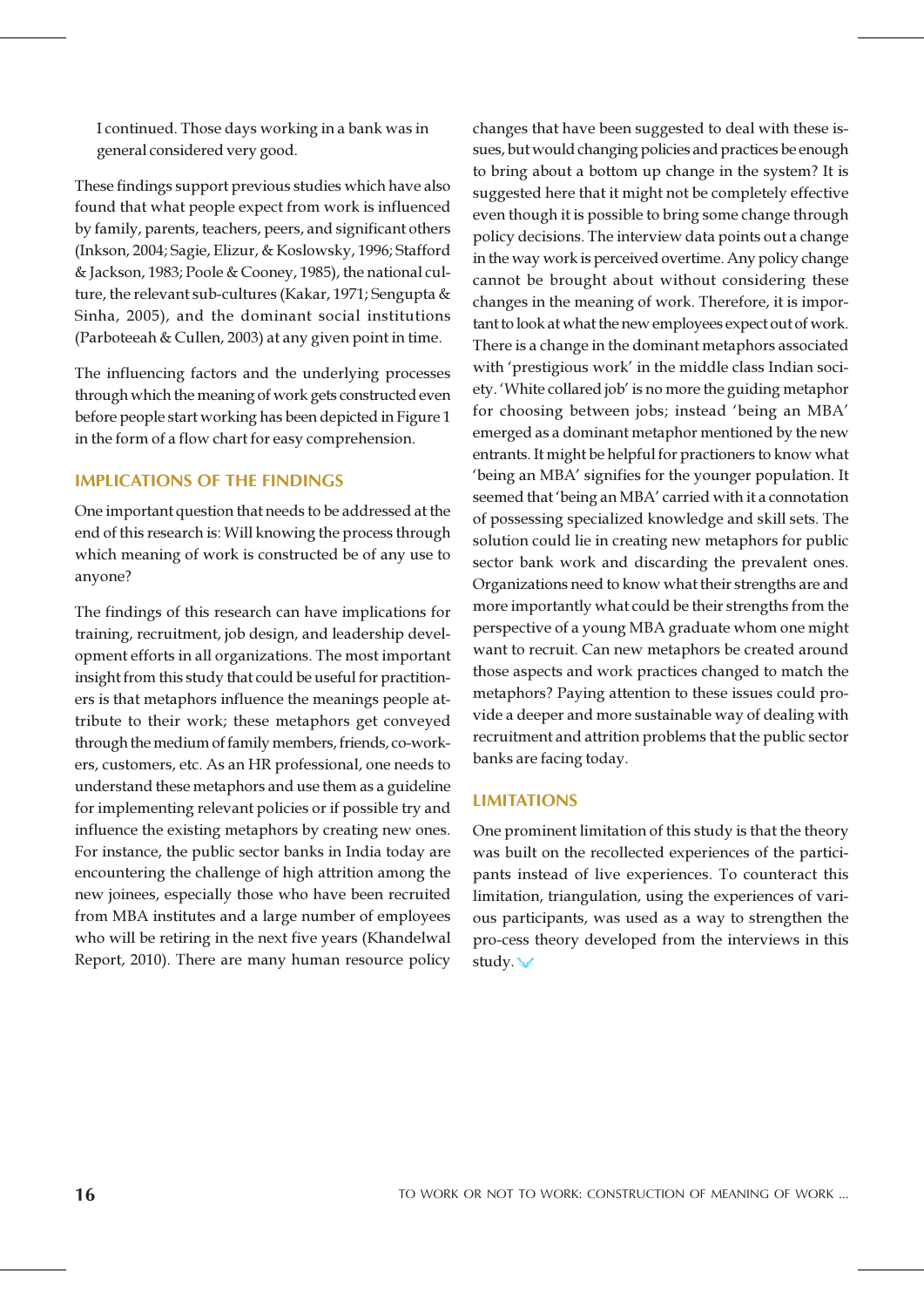#### **Exhibit 1: Flow Chart indicating the Process of Construction of Meaning of Work before joining an Organization**



#### **REFERENCES**

- Baumeister, R. F. (1991). Meanings of life. New York: The Guilford Press.
- Bunderson, J. S., & Thompson, J. A. (2009). The call of the wild: Zookeepers, callings, and the double-edged sword of deeply meaningful work. Administrative Science Quarterly, 54(1), 32–57
- Cennamo, L., & Gardner, D. (2008). Generational differences in work values, outcomes and person-organization values fit. Journal of Managerial Psychology, 23(8), 891-906.
- Chakrabarti, R. (2010). Grit, guts & gumption: Driving change in a state owned giant. New Delhi: Penguin.
- Fiol, C. M. (2002).Capitalizing on paradox: The role of language in transforming organizational identities. Organization Science, 13(6), 653-666.
- Fouad, N. A., Kantamneni, N., Smothers, M. K. Chen, Y-L, Fitzpatrick, M., & Terry, S. (2008). Asian American career development: A qualitative analysis. Journal of Vocational Behavior, 72, 43–59.
- Frankl, V. E. (2004). Man's search for meaning. London: Rider Publications.
- Gioia, D. A., Thomas, J. B., Clark, S. M., & Chittipeddi, K. (1994). Symbolism and strategic change in academia: The dynamics of sensemaking and influence. Organization Science, 5(3).
- Gisbert, P. (1972). Fundamentals of industrial sociology. New Delhi: Tata McGraw-Hill Publishing Co. Ltd.
- Glaser, B., & Strauss, A. (1967). The discovery of grounded theory: Strategies in qualitative research. London: Wiedenfeld and Nicholson.
- Harpaz, I., & Fu, X. (2002).The structure of the meaning of work: A relative stability amidst change. Human Relations, 55(6), 639-668.
- Harpaz, I. (2002). Expressing a wish to continue or stop working as related to the meaning of work. European Journal of Work and Organizational Psychology, 11(2), 177-198.
- Hirschi, A. (2010). Positive adolescent career development: The role of intrinsic and extrinsic work values. The Career Development Quarterly, 58(3), 276-287.
- Inkson, K. (2004). Images of career: Nine key metaphors. Journal of Vocational Behavior, 65(1), 96-111.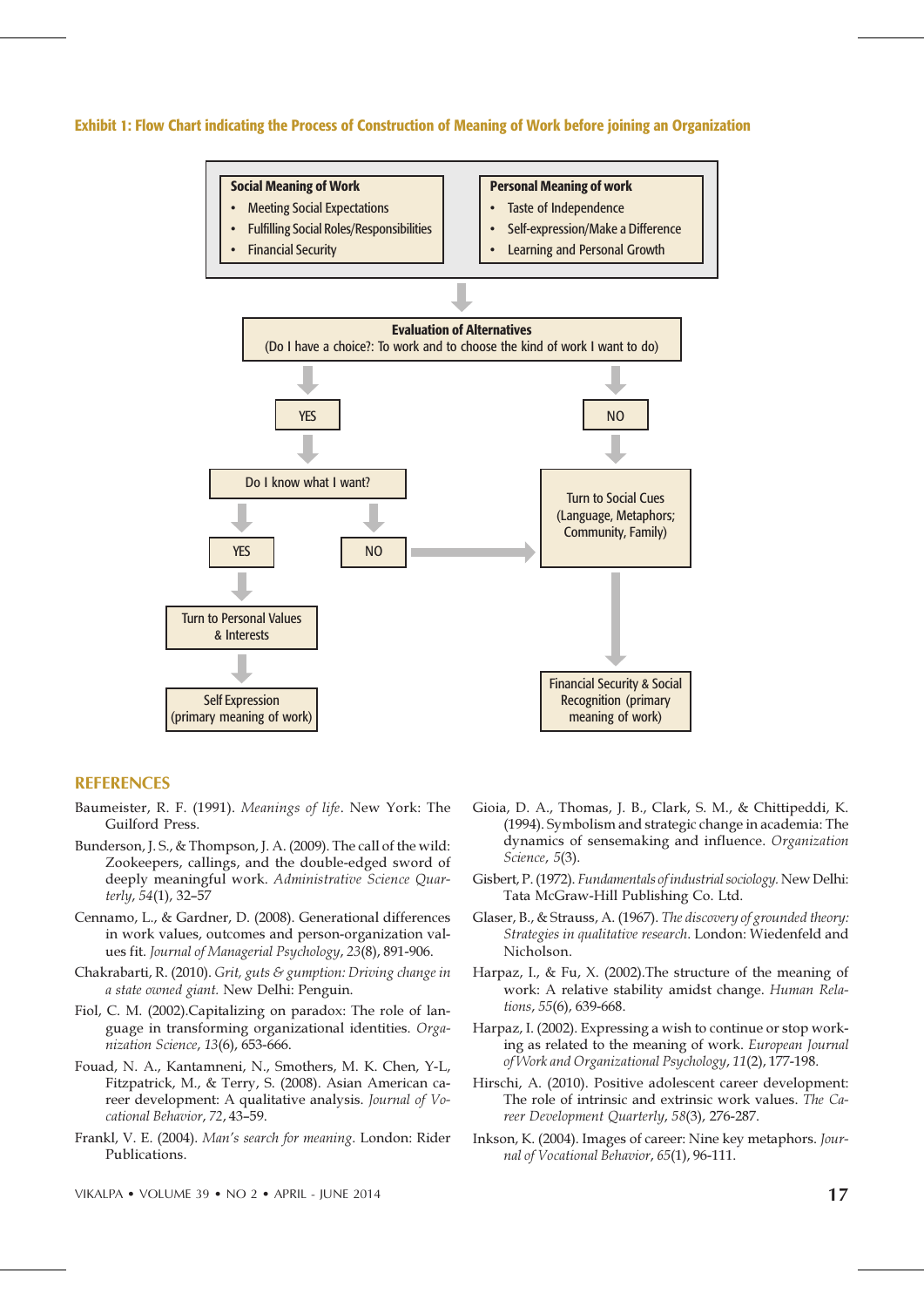Isaksen, J. (2000). Constructing meaning despite the drudgery of repetitive work. The Journal of Humanistic Psychology, 40(3), 84-107.

- Kakar, S. (1971). Authority patterns and subordinate behavior in Indian organizations. Administrative Science Quarterly, 16(3), 298-307.
- Khandelwal, A. K. (2010). Report on the committee for HR issues in Public sector banks.
- Koller, J. M. (2002). Asian Philosophies (4th Ed). New Jersey: Prentice Hall.
- Lips-Wiersma, M., & Morris, L. (2009). Discriminating between meaningful work and the management of meaning. Journal of Business Ethics, 88(3), 491-511.
- Mannheim, B. (1993). Gender and the effects of demographics, status, and work values on work centrality. Work and Occupations, 20(1), 3-22.
- Menon, R. (2007). Bhagwata Purana. New Delhi: Rupa & Co.
- Morgan, G. (1980). Extension of existing metaphors: Paradigms, metaphors and puzzle solving in organization theory. Administrative Science Quarterly, 25(4), 605-622.
- Morin, E. (2008).The meaning of work, mental health and organizational commitment. IRSST Research Report, Quebec, Canada.
- Morse, N. C., & Weiss, R. S. (1955).The function and meaning of work and the job. American Sociological Review, 20(2), 191-198.
- Mottaz, C. J. (1986). Gender differences in work satisfaction, work-related rewards and values, and the determinants of work satisfaction. Human Relations, 39(4), 359-378.
- Narayanan, J., & Krishnan, V. R. (2003). Impact of Sattva and Rajas Gunas on Transformational Leadership and Karma-Yoga. Journal of Indian Psychology, 21(2), 1-11.
- Parboteeah, K. P., & Cullen, J. B. (2003). Social institutions and work centrality: Explorations beyond national culture. Organization Science, 14(2), 137-148.
- Pokinghorne, D. E. (2005). Language and meaning: Data collection in qualitative research. Journal of Counseling Psychology, 52(2), 137-145.
- Poole, M. E., & Cooney, G. H. (1985). Careers: Adolescent awareness and exploration of possibilities for self. Journal of Vocational Behavior, 26(3), 251-263.

e-mail: Anuradha.m@greatlakes.edu.in

- Rosso, B. D., Dekas, K. H., & Wrzeniewski, A. (2010). On the meaning of work: A theoretical integration and review. Research in Organizational Behavior, 30, 91-127.
- Sagie, A., Elizur, D., & Koslowsky, M. (1996). Work values: A theoretical overview and a model of their effects. Journal of Organizational Behavior, 17(1), 503-514.
- Saldana, J. (2009). The coding manual for qualitative researchers. London: Sage Publications.
- Sengupta, S. S., & Sinha, J. B. P. (2005). Perceived dimensions of societal and organizational cultures and their impact on managerial work behavior. Journal of Management Research, 5(3), 143-172.
- Sharma, D. (2011). Values, families, and human development: An Indian context. In G. Misra (Ed.), Handbook of Psychology in India. New Delhi: Oxford University Press.
- Singh, P., Bhandarker, A., Rai, S., & Jain, A. K. (2011). Relationship between values and workplace: An exploratory analysis. Facilities, 29(11/12), 499-520.
- Sinha, J. B. P. (1990). Work Culture in the Indian Context. New Delhi: Sage Publications.
- Spreitzer, G. M. (1995). Psychological empowerment in the workplace: Dimensions, measurement and validation. Academy of Management Journal, 38(5), 1442-1465.
- Stafford, E. M., & Jackson, P. R. (1983). Job choice or job allocation? Work aspirations and job seeking in an area of high unemployment. International Review of Applied Psychology, 32(3), 207-232.
- Terkel, S. (1972). Working. New York: Avon Books.
- Tripathi, R. C. (1990). Interplay of values in the functioning of Indian organizations. International Journal of Psychology, 25(3-6), 715-734.
- Twenge, J. M., Campbell, S. M., Hoffman, B. J., & Lance, C. E. (2010). Generational differences in work values: Leisure and extrinsic values increasing, social and intrinsic values decreasing. Journal of Management, 36(5), 1117-1142.
- Vecchio, R. P. (1980). The function and meaning of work and the job: Morse and Weiss (1955) revisited. Academy of Management Journal, 23(2), 361-367.
- Wrzesniewski, A., Dutton, J. E., & Debebe, G. (2003). Interpersonal sense-making and the meaning of work. Research in Organizational Behavior, 25, 93-135.

E S Srinivas is a Professor of Organizational Behaviour at XLRI-Xavier School of Management. He was a faculty at the Indian School of Business for three years. His research has been published in journals like the Journal of Applied Psychology, Journal of International Business Studies, Journal of Occupational and Organizational Psychology, Journal of World Business, International Business Review, Cross-Cultural Management, International Journal of HRM, and Management Decision. Areas of his current research are leadership, mindfulness, self-regulation, and Indian psychology. He has conducted leadership development programmes for about 40 organizations in India and outside India.

e-mail: srinivas@xlri.ac.in

M V Anuradha is an Assistant Professor in the Organizational Behaviour Area at the Great Lakes Institute of Management, Chennai. She received the Fellow in Management (Ph.D) degree from XLRI and is a postgraduate in Psychology from the University of Delhi. Before joining the Ph.D programme at XLRI, Anuradha taught Psychology and has also worked in an NGO in New Delhi where she headed a non-formal education project for slum children. Her areas of research interest include meaning of work, identity and self-concept development and qualitative research methods.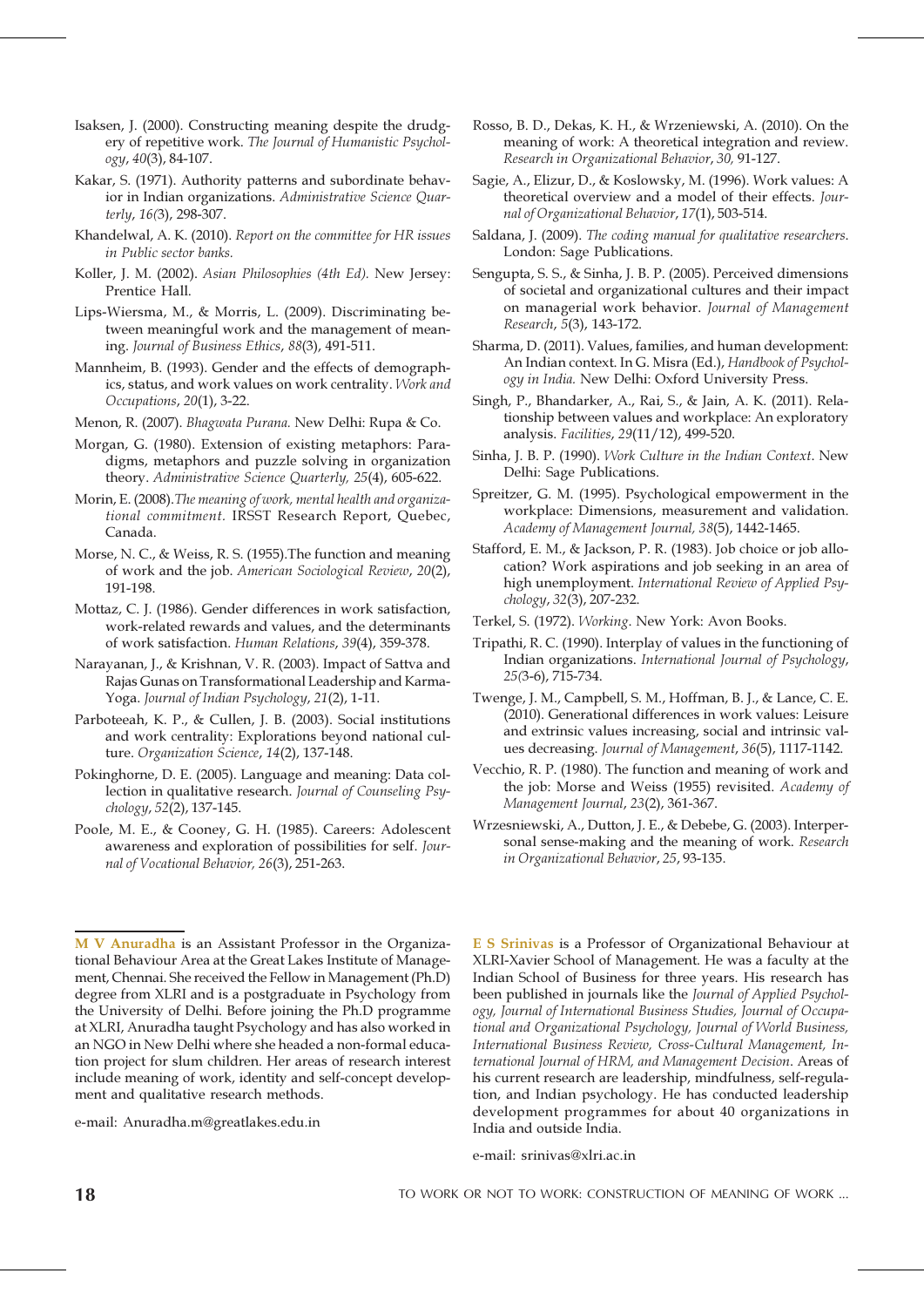Manish Singhal is an Associate Professor of Organizational Behaviour at XLRI - Xavier School of Management. After a degree in mechanical engineering and an MBA, he worked selflessly for six years at Vivekananda Kendra, a spirituallyoriented service mission where he taught yoga and researched on Anthropology. Thereafter, his doctoral research on Workplace Spirituality led to the degree of Fellow (PhD) from Indian Institute of Management Calcutta. With a diverse training portfolio, he continues to pursue research on workplace spirituality and other allied areas.

e-mail: manishs@xlri.ac.in

S Ramnarayan is a Clinical Professor of Business in the Organizational Behaviour Area at the Indian School of Business. An engineer, and an MBA with Ph.D in Organizational Behaviour from the Case Western Reserve University, Cleveland, Ohio, he has worked as manager, consultant, and professor. He has earlier been a faculty member at the Indian Institute of Management, Ahmedabad, Case Western Reserve University, USA, and University of Bamberg, Germany. He has published extensively in the areas of organizational learning and change.

e-mail: s\_ramnarayan@isb.edu.in